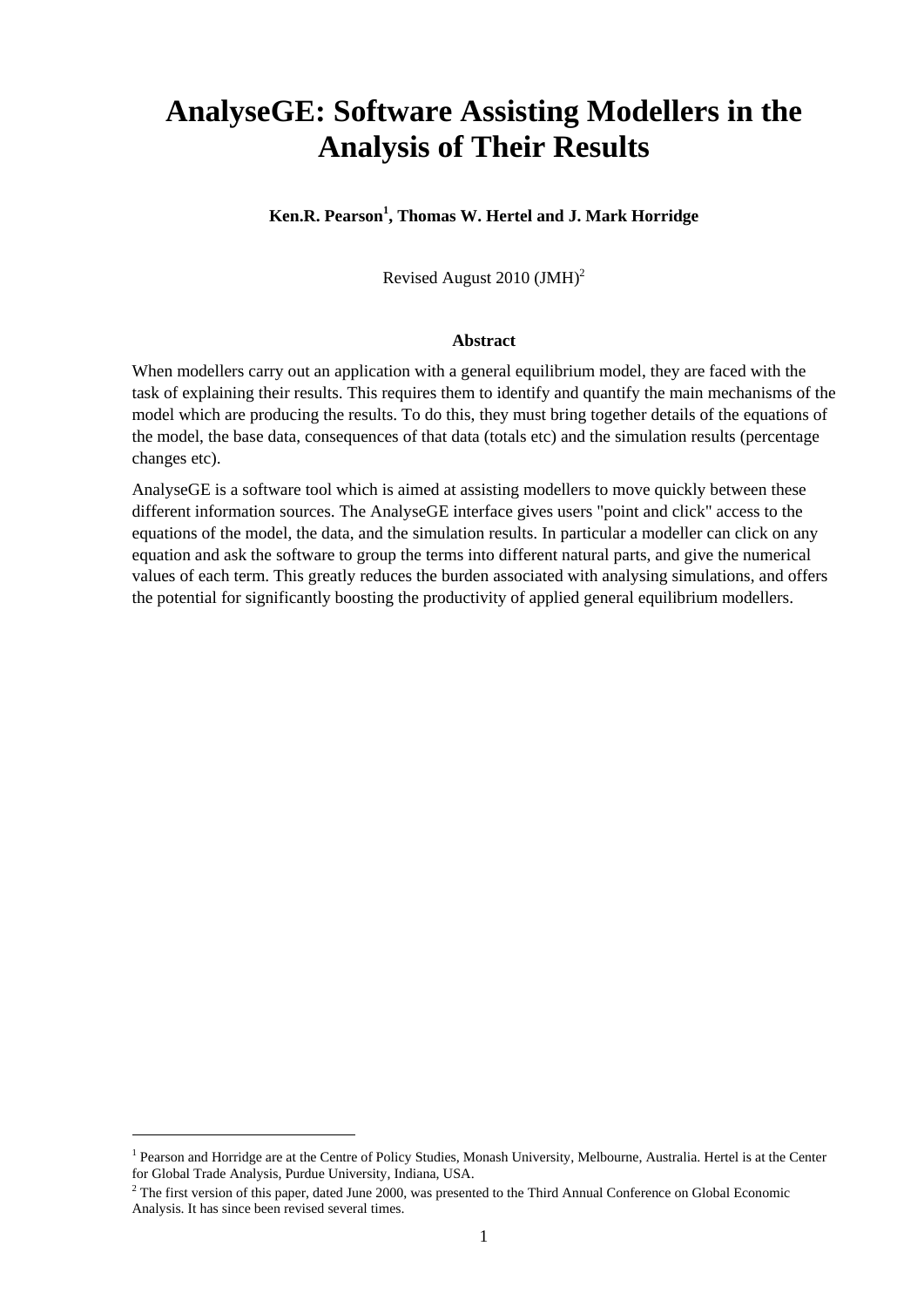# **CONTENTS**

| 1                                                                   |                      | <b>INTRODUCTION</b>                                        | 3  |  |
|---------------------------------------------------------------------|----------------------|------------------------------------------------------------|----|--|
| 2                                                                   |                      | QUICK LOOK AT SOME OF THE FEATURES OF ANALYSEGE            | 3  |  |
|                                                                     | 2.1                  | <b>Loading the Example Simulation Results</b>              | 3  |  |
|                                                                     | 2.2                  | Hands-on Introduction to Some of the Features of AnalyseGE | 4  |  |
|                                                                     | 2.3                  | <b>Looking at the Values in the ViewHAR Form</b>           | 6  |  |
|                                                                     |                      | 2.4 What Values Does AnalyseGE Show?                       | 6  |  |
| 3                                                                   |                      | FIRST APPLICATION - ELIMINATING ONE IMPORT TARIFF          | 6  |  |
|                                                                     | 3.1                  | <b>Price Change at EU Border</b>                           | 7  |  |
|                                                                     | 3.2                  | <b>Effect on Food Imports into EU</b>                      | 7  |  |
|                                                                     | 3.3                  | How Increased Imports are Spread Across the EU Economy     | 9  |  |
|                                                                     | 3.4                  | <b>Effect on the Food Sector in EU</b>                     | 10 |  |
|                                                                     | 3.5                  | <b>Effect on SSA food sector</b>                           | 10 |  |
|                                                                     | 3.6                  | <b>Further Analysis</b>                                    | 11 |  |
| <b>SECOND APPLICATION: ANALYSIS OF TECHNOLOGICAL CHANGE11</b><br>4  |                      |                                                            |    |  |
|                                                                     | 4.1                  | <b>Technological change in ANZ crops</b>                   | 11 |  |
|                                                                     | 4.2                  | <b>Technological change in NAM crops</b>                   | 13 |  |
|                                                                     | 4.3                  | <b>Summary and further investigations</b>                  | 13 |  |
| 5                                                                   |                      | <b>OTHER FEATURES OF ANALYSEGE</b>                         | 13 |  |
| 6                                                                   |                      | <b>INSTALLING ANALYSEGE ON YOUR COMPUTER</b>               | 14 |  |
| 7                                                                   |                      | <b>CONCLUSION</b>                                          | 14 |  |
| <b>APPENDIX 1 : WHY LINEARIZED EQUATIONS ARE NOT SATISFIED</b><br>8 |                      |                                                            |    |  |
|                                                                     | <b>EXACTLY</b><br>15 |                                                            |    |  |
|                                                                     | 8.1                  | <b>Linearization of a Product</b>                          | 15 |  |
|                                                                     | 8.2                  | <b>Shares Vary</b>                                         | 15 |  |
|                                                                     | 8.3                  | <b>General Comments</b>                                    | 16 |  |
| 9                                                                   |                      | <b>REFERENCES</b>                                          | 16 |  |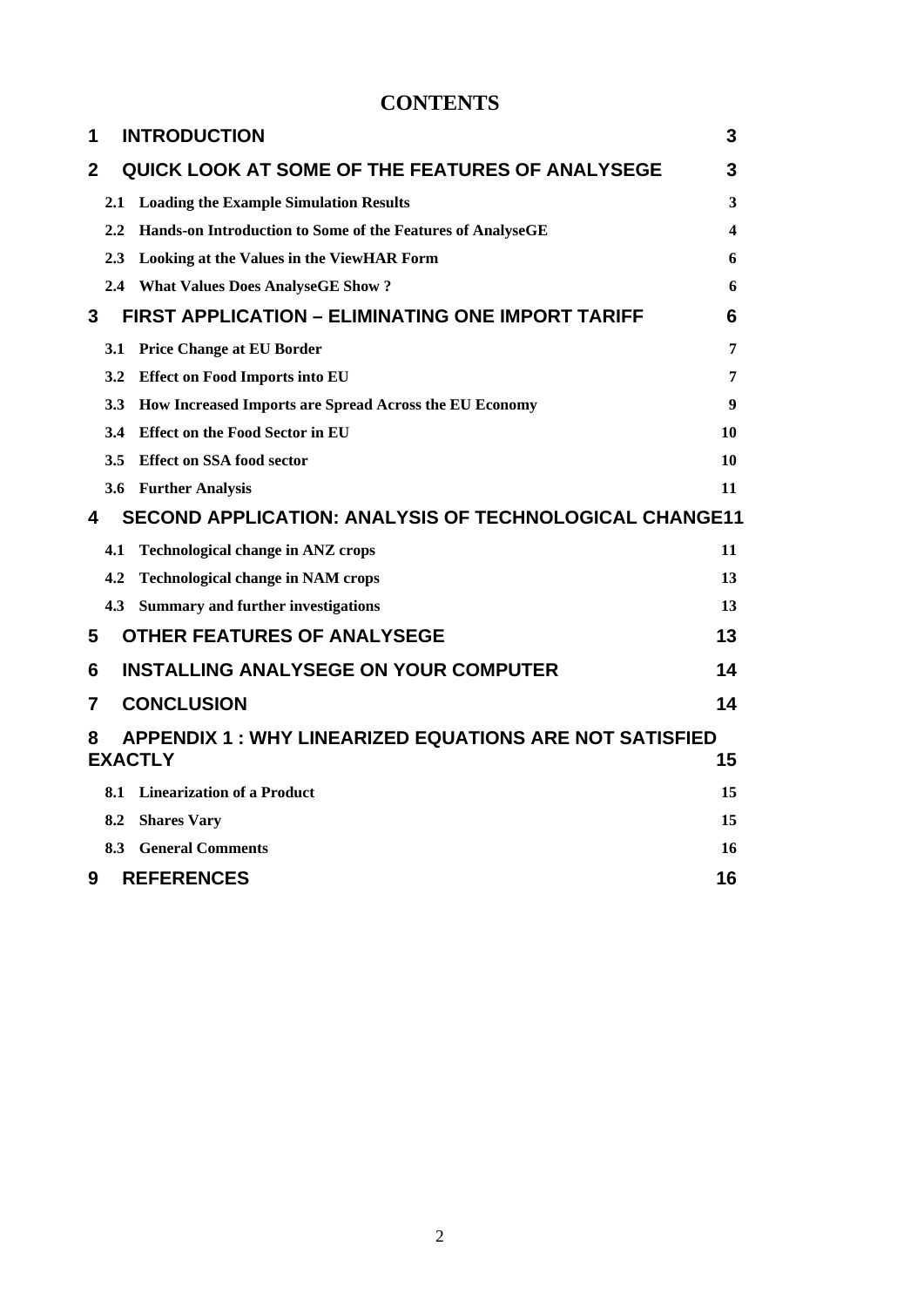# **1 Introduction**

When modellers carry out an application with a general equilibrium model, they are faced with the task of explaining their results. This requires them to identify and quantify the main mechanisms of the model which are producing the results. To do this, they must bring together details of the equations of the model, the base data, consequences of that data (totals etc) and the simulation results (percentage changes etc). Often these are found in different places on the computer (different files etc), and a timeconsuming part of the task is moving between the different sources of information.

AnalyseGE is a software tool which is aimed at assisting modellers to move quickly between these different information sources. The interface gives users "point and click" access to the equations of the model, the data and consequences, and to the simulation results. In particular a modeller can click on any equation and ask the software to group the terms into different natural parts, and give the numerical values of each term. A brief tour of the main features of AnalyseGE can be found in section 2.

In this paper we illustrate how the software can assist with the analysis of the numerical results of two applications with the GTAP model. (These applications are discussed in sections 3 and 4 of the paper.) The first application is a rather simple one in which the model is highly aggregated and only one tariff rate is shocked. This is intended to be illustrative and its simplicity will facilitate its live presentation. The second application is a more typical one in which there are more sectors and regions to take account of.

In section 5 we describe a few features of AnalyseGE which have not been mentioned previously. In section 6 we describe how you can obtain this tool (at no cost) and install it on your computer. Our conclusions are in section 7. Section 8 is a somewhat technical appendix.

# **2 Quick Look at Some of the Features of AnalyseGE**

This section will give you a brief tour of the main features of AnalyseGE. As in the rest of this paper, we assume here that you have installed AnalyseGE on your computer, and are carrying out on your computer the steps described in this paper.<sup>3</sup> If you have not already installed AnalyseGE, please do so now, following the instructions in section 6.

# *2.1 Loading the Example Simulation Results*

In order to see how AnalyseGE works, you need to load the results of a simulation (that is, load a Solution file).

There are two ways you can do this, as described below. The first relies on the files supplied when you installed AnalyseGE. The second is appropriate if you are working with RunGTAP.

1. When you install AnalyseGE, it comes with examples. In subdirectory **GTAP1** of the directory in which AnalyseGE is installed there should be files **gtmseufg.sl4** and **gtmseufg.slc**.

Start AnalyseGE running by double-clicking on its icon. Click on the **Select/Change** button and select the Solution file **GTMSEUFG.SL4** (in the subdirectory GTAP1 of the directory in which AnlayseGE is installed). This Solution file contains the results of the GTAP application you will analyse in section 3.

2. If you are working with RunGTAP, you can load the results as follows.

1

 $3$  In this document, to save space, we assume that the reader is familiar with ViewHAR and TABmate, but describe the AnalyseGE interactions in detail.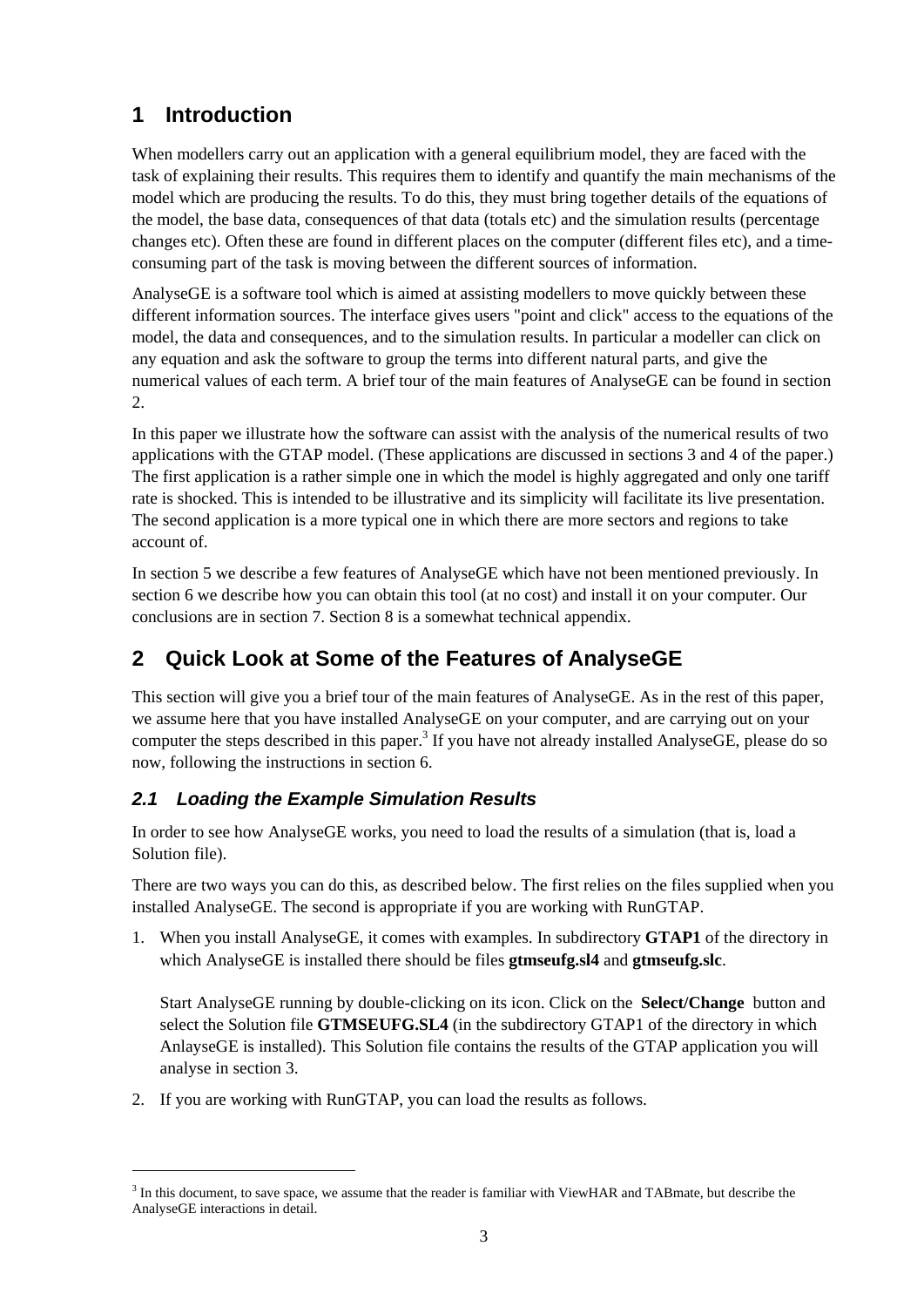Start RunGTAP running, change to Version ACORS3X3, go to the Solve page and **Load experiment** called **TMSeufg**. Then click on the **Solve** button.

When the simulation has finished (and you have clicked OK), click on *View | Results using AnalyseGE* under the View menu<sup>4</sup>. This is also the simulation you will analyse in section 3.

### *2.2 Hands-on Introduction to Some of the Features of AnalyseGE*

AnalyseGE has 3 forms (or windows). The main one you will use is the TABmate form which will contain the TABLO Input file<sup>5</sup> (usually called GTAP.TAB<sup>6</sup>) for the GTAP model. AnalyseGE extracts this from the Solution file. Much of the analysis can be done by selecting and clicking on equations in the TABLO Input file, as you will see below. The other two forms are the ViewHAR form (which will show the numerical results of various calculations) and the AnalyseGE form (which is the form shown each time AnalyseGE starts).

It's a good idea to arrange the 3 forms so that you can see *some* of each form, whichever form is on top. That way, you can bring any of the 3 forms to the front just by clicking on it. For example, you could make each form fill about 2/3 of the screen, with each form pushed into a different corner.

Go to the TABmate form (which is probably already the top one of the three forms associated with AnalyseGE).

AnalyseGE makes it easy to see the values of any variable or coefficient.

To see this, find the declaration of variable **qo** (for example, using the Search menu). **Left-click** anywhere in this declaration. Then **right-click** anywhere on the TABmate form.<sup>7</sup> A menu will appear. Select the option **Evaluate this Variable**. A ViewHAR window will appear to show the values of all components of variable qo. For example, you can see the percentage change in the output of food in EU in this simulation.

Return to the TABmate window.<sup>8</sup>

l

To see the corresponding feature for Coefficients, search for the declaration of coefficient **VDFA(i,j,r)** . First left-click on this and then **right-click** and select the menu option **Evaluate this Coefficient**. Again the ViewHAR window will appear. As usual with ViewHAR, because this coefficient has 3 indices (i,j,r) you will probably see the values summed over the third index r in REG. You can manipulate the drop-down combo boxes in the top right-hand corner of the ViewHAR form to see, for example, the value at agents' prices of domestic purchases of food by the Manufacturing (mnfcs) firms in Sub-Saharan Africa (SSA).

You can also find the values of variables or coefficients from any equation or formula where they appear. To see this, return to the TABmate form, and search (Ctrl+F) "forward from top" for the equation **MKTCLTRD\_NMRG**. **Left-click** on the qo term on the left-hand side (for example, between the "q" and the "o"). Then **right-click** and select menu option **Evaluate (selection or coeff/var at cursor)**. Again the ViewHAR form will appear and you will see the values of variable qo.

AnalyseGE can evaluate expressions you select with your mouse.

To see this, return to the TABmate form and **select with your mouse** the expression **SHRDM(i,r)\*qds(i,r)**. 9 Now **right-click** and select menu option **Evaluate (selection or coeff/var at**

<sup>&</sup>lt;sup>4</sup> If you are presented with a choice between files suffixed SLC, UDC, or AVC, choose the SLC file;

<sup>&</sup>lt;sup>5</sup> The TABLO Input file (aka TAB file) contains the equations of the model written in algebraic form. It is similar to the .GMS file used with GAMS.

 $<sup>6</sup>$  AnalyseGE places the TAB file in a temporary directory after extracting it from the Solution file.</sup>

 $^7$  In this document, we often just say "click" when we mean left-click. But we will not abbreviate "right-click".

<sup>&</sup>lt;sup>8</sup> The easiest way is to click anywhere on the TABmate form, if it is visible. Other methods are (a) click the close icon at top right of the ViewHAR window, or (b) select the ViewHAR menu item *Front | Bring TABmate to the front.*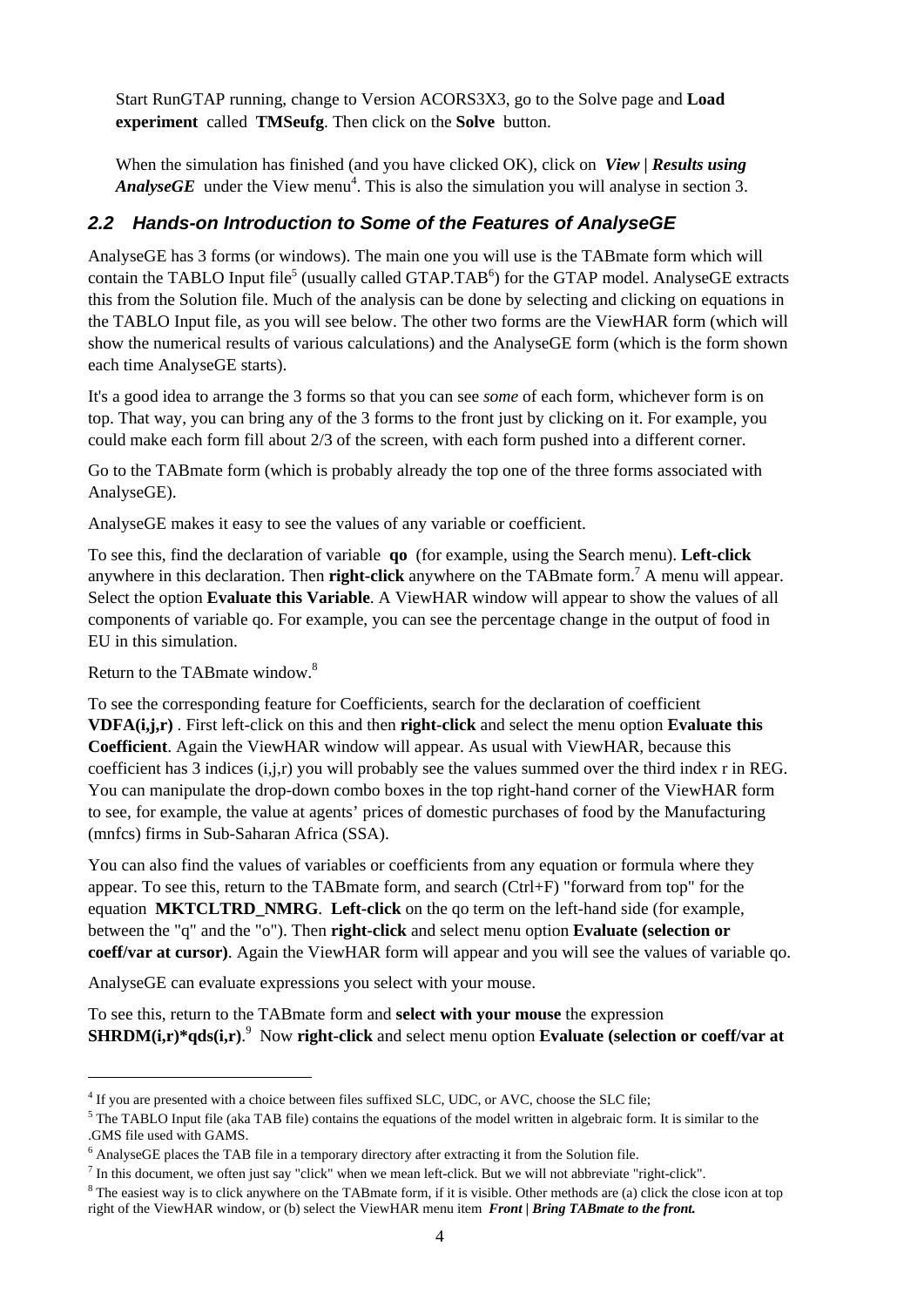**cursor)**. Again the ViewHAR form will appear and you will see the values of the expression  $SHRDM(i,r)*qds(i,r)$  for each i in NMRG\_COMM and each r in REG.

You can also enter expressions to be evaluated in the memo on the AnalyseGE form.

To see this, bring the AnalyseGE form to the front by clicking on it or via menu item *Front | Bring AnalyseGE to front* . Then click on the **Clear** button to clear the memo. Now type

 $VDM(i,r)*qds(i,r);$ 

into this memo. [Don't forget the final semi-colon **;** .] Now click on the **Evaluate** button. Yet again the ViewHAR form will appear and show the values of this expression for each i in TRAD\_COMM and each r in REG.

AnalyseGE has more sophisticated features.

For example, it is able to decompose the terms on the right-hand side of a formula or equation and show you the values of all terms. We will not illustrate this here since you will see plenty of examples in the analysis below.

If you click and then right-click on various statements in the TABmate form, you often find more sophisticated options than the simple "Evaluate" one in the pop-up menu. The options that you see depend on the type of statement you clicked on. For example, if you click again on the *declaration* of variable **qo** and then right-click, you might like to see what happens if you select menu option **Evaluate Linear and Levels results (toggle first)**.

AnalyseGE lets you know which variables are exogenous and which are endogenous. Exogenous variables are coloured **red**; those not shocked are shown in italics and those shocked are bolded. Endogenous variables are **green** while variables which have been substituted out are coloured **grey** and shown in italics (which indicated that results are not available). If a variable has some components exogenous and some endogenous, the variable is coloured **purple**. Omitted variables are shown as red italics to indicate they have not been shocked.

For example, find the equation **MKTCLENDWM**. You can see from the colouring of the variables that **endwslack** is exogenous and not shocked, that **qfe** is endogenous and that some components of **qo** are exogenous and some are endogenous $10$ .

You can easily find all statements in the TABLO file involving any coefficient, variable or set, using the **Glossary** feature from TABmate.

For example, find the declaration of variable **tms** in the TABmate form and click somewhere in the middle of the letters **tms** with your mouse. Then click on the **Gloss** button (which is near the top of the TABmate form – it is a large capital G). You will see that the variable tms occurs in just three statements in the TABLO file, namely its declaration, the equation MKTPRICES, and the equation TIMPRATIO. If you click on the red line number beside the equation MKTPRICES in the glossary window, you will jump straight to that equation.

Alternatively, you can move the mouse cursor over items in the TAB file*, while pressing the middle mouse button* (usually a scroll wheel). You should see a short description (the declaration) of each item.

<sup>-&</sup>lt;br>9 <sup>9</sup> That is, left-click just to the left of the "S" in SHRDM and drag with your mouse until all of this expression is highlighted. The numbers that you see are contributions to the qo result on the left-hand side since they are shares (SHRDM) times percentage changes (qds).

<sup>&</sup>lt;sup>10</sup> If these colourings are not visible, go to the AnalyseGE window and click on the *Options* menu item. You will see two items in this menu relating to colouring, namely **Distinguish Exog/Endog in TABmate** and **Do not distinguish Exog/Endog in TABmate**. Colouring will only be shown if the first of these is checked. If not, select it, and you will see from the message that the colours will be shown next time you load a Solution file into AnalyseGE.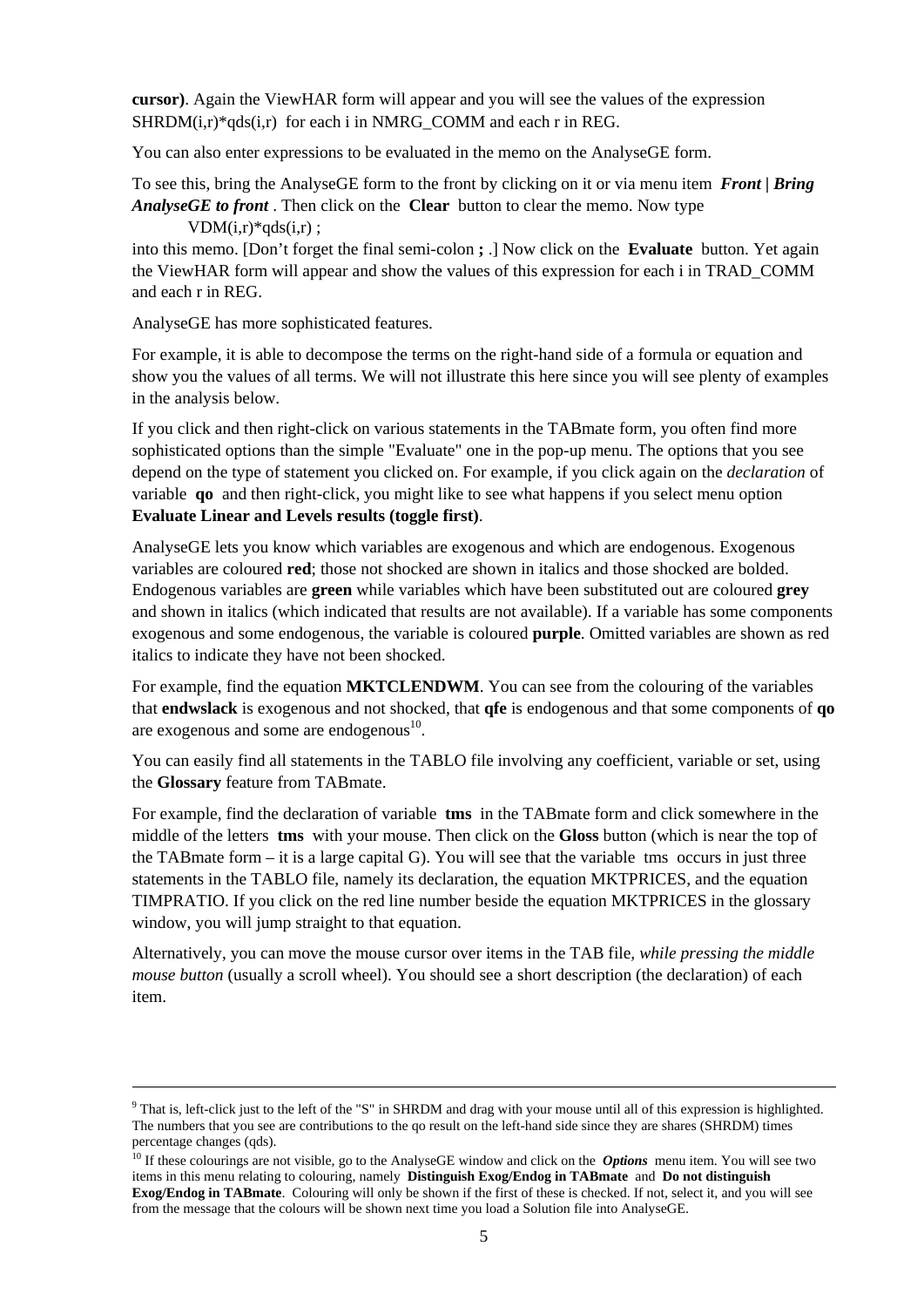## *2.3 Looking at the Values in the ViewHAR Form*

Each time you evaluate a variable, coefficient or expression, AnalyseGE adds two headers to the ViewHAR form being built up. The header you always see is the one containing the values. There is also a second header which contains the full expression evaluated. To see this, bring the ViewHAR form to the front and click on the *Contents* menu item. You will see headers with names **E001, R001, E002, R002** and so on. These are in pairs: the **Exxx** header contains the expression and the **Rxxx** header contains the values. For example, if you double-click on the header **E003** you will see the expression

 $(All,i,NMRG_COMM)(All,r,REG)$  SHRD $M(i,r)*qds(i,r)$ ;

you evaluated before. If you go back to the Contents page of ViewHAR, and double-click on the associated header **R003**, you will see the values of this expression.

So you can always go to the Contents page in ViewHAR to review the expressions and values already evaluated. When you exit from AnalyseGE, you will be asked if you want to save the Header Array file containing these expressions and values.

When you are new to Analyse GE, it is always a good idea to check the expression evaluated in this way to make sure that AnalyseGE is evaluating what you expect.

## *2.4 What Values Does AnalyseGE Show ?*

When you use AnalyseGE to look at the values of variables, you see the simulation results (that is, the percentage change results from the simulation).

When you use AnalyseGE to look at the values of Coefficients, *you see the pre-simulation values*. For parameters (such as the Armington ESUBM values), these do not change during the simulation. But the values of shares (such as the MSHRS values in section 3.2.1 below) may change during the simulation. For example, since imports of food from SSA into EU have increased more than imports of food from other regions into the EU, the post-simulation value of MSHRS("food","SSA","EU") will be larger than its pre-simulation value.<sup>11</sup>

# **3 First Application – Eliminating One Import Tariff**

In this section we show you how you can use AnalyseGE to analyse the results of the simulation you loaded into AnalyseGE in section 2. The simulation is as follows.

The data is a 3x3 aggregation of the version 4 preliminary data.<sup>12</sup> The aggregation recognises three commodities **food**, manufactures (**mnfcs**) and services (**svces**) and three regions, Sub-Saharan Africa (**SSA**), European Union (**EU**) and Rest of the World (**ROW**). The simulation is one in which the import tariff on food from Sub-Saharan Africa to the European Union is completely eliminated. The shock is –11.5375 per cent to the power of this import tariff. Gragg 2,4,6 solution method is used.

Below we describe how AnalyseGE can be used to analyse some of the results of this application. We aim to give sufficient detail to enable you to follow the analysis on your computer.<sup>13</sup>

l

<sup>&</sup>lt;sup>11</sup> When AnalyseGE loads a solution, it may offer to use post-simulation coefficient values (from a file suffixed UDC) or the average of the pre-simulation and post-simulation values (from a file suffixed AVC), if these files were produced during the simulation. In RunGTAP (since Aug.2008), you can cause these files to be produced by adding the lines: UDC file  $=$  yes ;

AVC file  $=$  yes :

to the version-specific CMFSTART file (via RunGTAP's **View.|.Other text file** command).

 $12$  The aggregation is the one known as ACORS3X3 in the current version of RunGTAP.

 $<sup>13</sup>$  Here, to save space, we assume that the reader is familiar with ViewHAR and TABmate, but describe the AnalyseGE</sup> interactions in detail.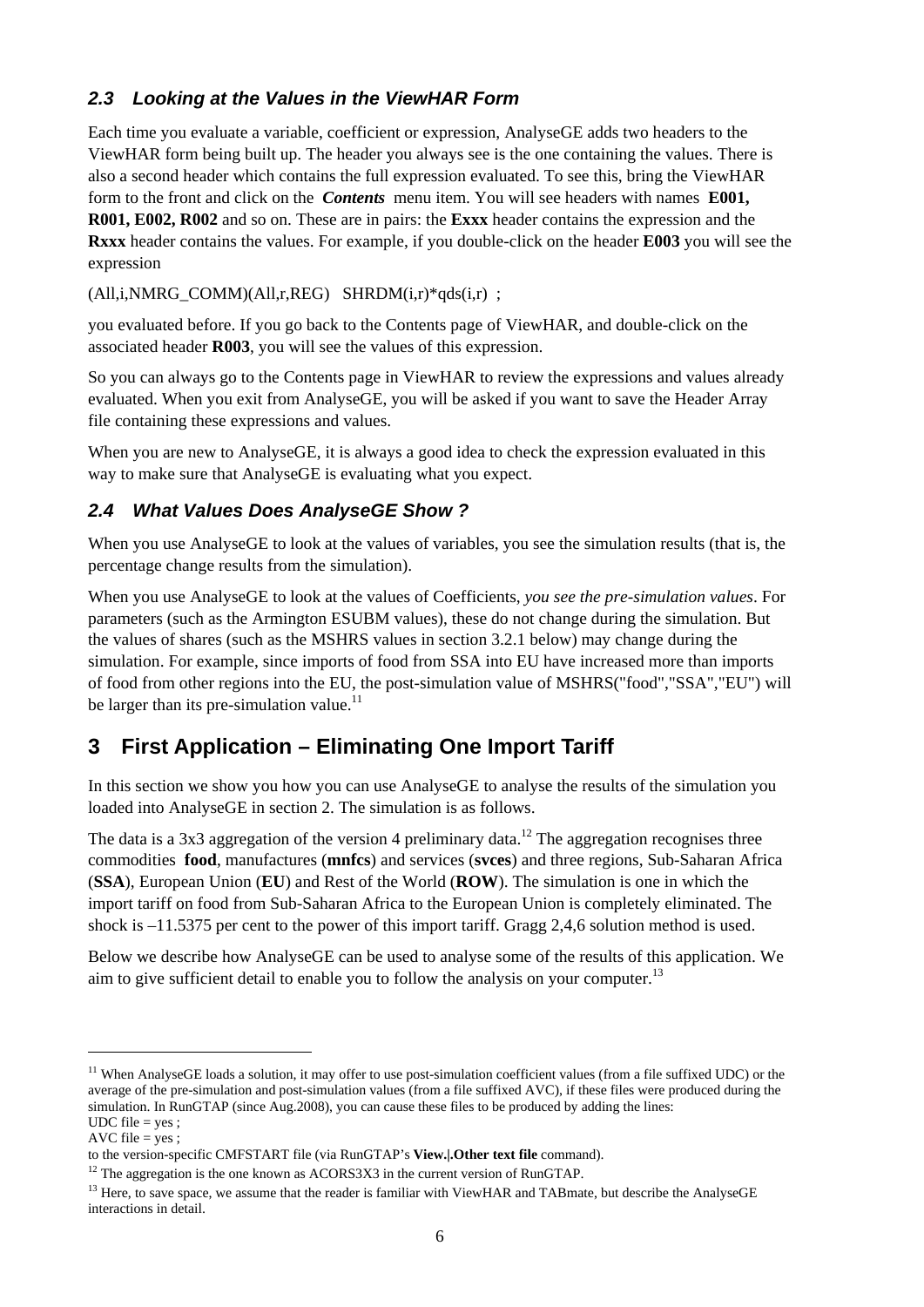### *3.1 Price Change at EU Border*

The shock is a reduction by 11.5375 percent in **tms("food","SSA","EU")**. The most obvious consequence of this shock is to reduce the price paid in the EU for imports of food from SSA. This is the model result for **pms("food","SSA", "EU")**.

The relevant equation is the one called **MKTPRICES**, which reads<sup>14</sup>

(All,i,TRAD\_COMM)(All,r,REG)(All,s,REG)

 $pms(i,r,s) = tm(i,s) + tms(i,r,s) + pcif(i,r,s)$ ;

First find this equation in the TABmate form (for example, using the Search menu). To see the value of the import price pms("food","SSA","EU"), **left-click** on this (say between the "p" and the "m") and then **right-click** anywhere on the TABmate form. A menu will appear. Select the option **Evaluate (selection or coeff/var at cursor)**. A ViewHAR window will appear to show the values of all components of variable pms. Manipulate the drop-down combo boxes in the top right-hand corner so that you can see the value of pms("food"," $SSA$ "," $EU$ "); it should be  $-9.65$ .<sup>15</sup> Return to the TABmate window, and repeat to find the values of tm("food","EU"), tms("food","SSA",EU") and pcif("food","SSA","EU"). The first should be zero (it is exogenous and not shocked), the second should be (approximately) –11.54 (the shock) and the third should be 2.13.<sup>16</sup> Notice that the price of imports of food from SSA in EU does not fall by the full amount (11.54%) of the shock but by a smaller amount. This is because the CIF price of food from SSA to EU rises by a small amount (2.13%); this rise is due to the price rise for food produced in SSA which you can analyse later.

The above illustrates one of the main features of AnalyseGE. You can click anywhere in an equation and see the values of the variables in the equation.

### *3.2 Effect on Food Imports into EU*

In GTAP, imports are bundled together at the border to make a composite imported commodity. This is done via a CES nest.

In this section you will analyse the changes in the price and quantity of food imported into the EU. That is, you will analyse the results for **pim("food","EU")** and **qim("food","EU")**.

#### **3.2.1 Price of Food Imports into EU**

1

Firstly you will wish to look at the price part of this nest.

The relevant price variable is **pim**. To find the equations containing this variable, find the declaration of **pim** in the TABmate form. Click on the name **pim** and then click on the **Gloss** button (marked with a large capital G near the top of the TAB mate form). You will see that this variable occurs in several equations. The equation which "explains" variable pim probably has this variable on the lefthand side. Can you find such an equation? The relevant equation is **DPRICEIMP**, so click on the line number beside this equation in the glossary window to jump to it. You will see that the equation is<sup>17</sup>

<sup>&</sup>lt;sup>14</sup> **pms(i,r,s)** is the price of imported commodity i from source r in region s.  $\text{pcif}(i,r,s)$  is the CIF price of this. **tms(i,r,s)** is the power of the import tariff (that is, 1 plus the *ad valorem* rate) while **tm(i,s)** is the power of the import tariff on all imports of i into region s (irrespective of the source region). The variables pms, tm, tms and pcif actually represent the percentage changes in the corresponding levels quantities. The equation is a linearised equation. In order to solve the underlying levels of the model accurately, GEMPACK solves the associated linearised equations several times [see Harrison and Pearson (1996)]. This means that the linearised equations are NOT satisified exactly by the simulation results (as you will see). However they are usually satisfied approximately.

<sup>15</sup> For example, manipulate the drop-down combo boxes so that they read (from left to right) **food**, **SSA**, **All REG**.

<sup>&</sup>lt;sup>16</sup> Notice that, as expected, the linearised equation MKTPRICES is not satisfied exactly by these results. The LHS is -9.65 while the RHS is equal to  $-11.54+2.13 = -9.41$ . But, as expected, the linearised equation is satisfied approximately. This apparent discrepancy is discussed in more detail in Appendix 1 – see section 8.

<sup>&</sup>lt;sup>17</sup> Here and later, we omit the quantifiers which indicate over which sets the indices range. These sets will usually be obvious. In this case, the quantifiers are (All,i,TRAD\_COMM) (All,r,REG).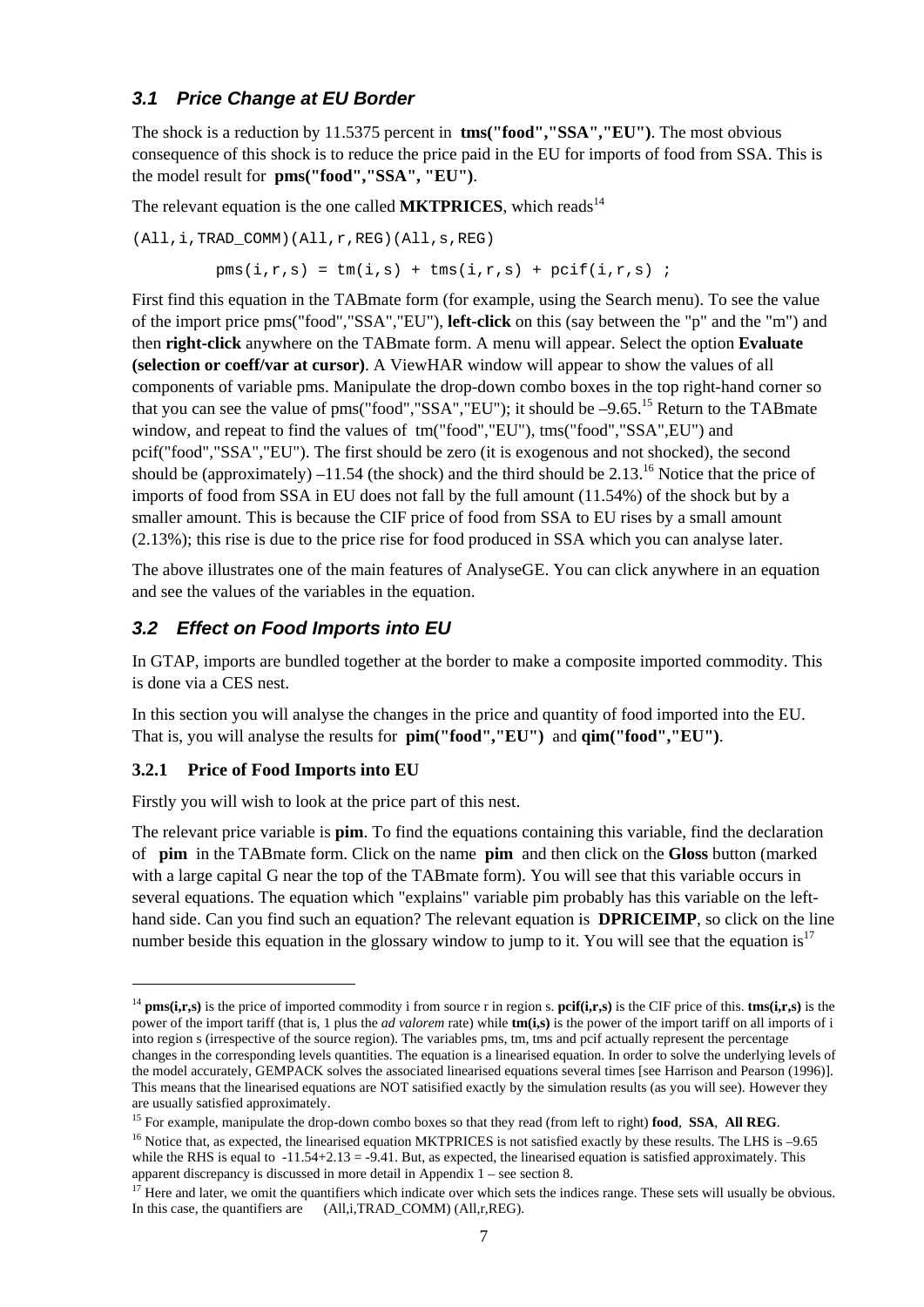$pim(i,s) = SUM(k, REG, MSHRS(i,k,s) * [pms(i,k,s)-ams(i,k,s)] )$  ;

Here the MSHRS are the market shares of the different regions (SSA, EU and ROW) in total imports of commodity i into region s. To see the values of the terms MSHRS\*[pms-ams], select this expression with your mouse in the TABmate form.<sup>18</sup> Then right-click and you will see a menu. Select the option **Evaluate (selection or coeff/var at cursor)** . You will see that the values of interest (namely when i=food and s=EU) are -0.39 (k=SSA), -0.09 (k=EU)<sup>19</sup> and -0.003 (k=ROW).<sup>20</sup>

You can also click on the LHS term pim(i,s) and then right-click to see the value of pim("food","EU"), which is –0.58. [Notice that the 3 terms on the RHS of the equation above add to –0.48 which is approximately this value of –0.58. An explanation of the difference can be found in Appendix 1 in section 8.2.] Why is the fall in pim("food","EU") so small when pms("food","SSA","EU") falls by much more (over 9%)? The equation above shows that the share MSHRS("food","SSA","EU") multiplies this; the value of this share is just 0.04. [You can see the MSHRS values in the same way as you have already seen the values of simulation results. Click anywhere inside MSHRS and the rightclick and choose "Evaluate ..".]

#### **3.2.2 Quantity of Food Imports from SSA into EU**

l

The second part of the CES nest is the equation **IMPORTDEMAND** which dictates the percentage change in import demand for product i, imported from region r into region s:

 $qxs(i,r,s) = -ams(i,r,s) + qim(i,s)$  $-$  ESUBM(i) \* [pms(i,r,s) - ams(i,r,s) - pim(i,s)]

The form of this demand equation is quite common in CGE modelling. The qim term on the righthand side is the so-called "expansion effect". This dictates the increase in demand for imports from a given source, based on the overall increase in composite imports. If relative prices are unchanged, then this is the end of the story. The second term on the right-hand side of this equation is the "substitution effect". It captures the tendency to source products from the cheapest source. ESUBM is the elasticity of substitution among alternative import sources, and the negative of this value pre-multiplies the percentage change in the ratio of source-specific price to the average price of imports. When one is conducting analysis of simulation results, it is often quite important to know how much of the change in import demand is due to the expansion effect, and how much is due to the substitution effect. The "intelligent" decomposition tool in AnalyseGE makes this easy to do.

Consider, for example, the percentage change in imports of food from SSA into EU. You can use AnalyseGE (as in the section above) to see that the **qxs("food","SSA","EU")** result is a rather large 56.90.

In order to decompose the RHS of the equation above, click anywhere on this equation in the TABmate form. Then right click and select menu item **Decompose All or One side of this Equation**. Then, in the "Type of Decomposition" form, select **RHS** (in the top box) to indicate that you are seeking to decompose the right hand side of this equation, select **Intelligent** (in the middle box) to indicate that you want AnalyzeGE to adopt the usual decomposition approach to this demand equation, select **First** (in the third box) to indicate that you want the decomposition toggle to come first in the ViewHAR file. and finally, click **Ok**. In the ViewHAR form which appears, make sure that the last 3 drop-down combo boxes read "Food", "SSA", "EU" respectively and first one reads "All IntDec1". You should see that the ams term has value zero, the qim term has value 0.71 and the ESUBM term

<sup>&</sup>lt;sup>18</sup> That is, click with your mouse (use the left mouse button) anywhere within "MSHRS", then hold the mouse button down and drag it to the right until it is inside the "pms" part. The relevant letters will be highlighted. [Then let go of the mouse.] <sup>19</sup> You may be surprised to see imports of food from the EU into itself. This is because (in this aggregation of the GTAP data)

the EU is a composite region obtained by combining several sub-regions which have trade between themselves.

<sup>20</sup> For example, manipulate the drop-down combo boxes so that they read (from left to right) **food**, **all REG**, **EU**. Notice from the expression shown near the bottom of the ViewHAR form that the quantifiers in the expression shown are in the order (All,i,TRAD\_COMM)(All,k,REG)(All,s,REG).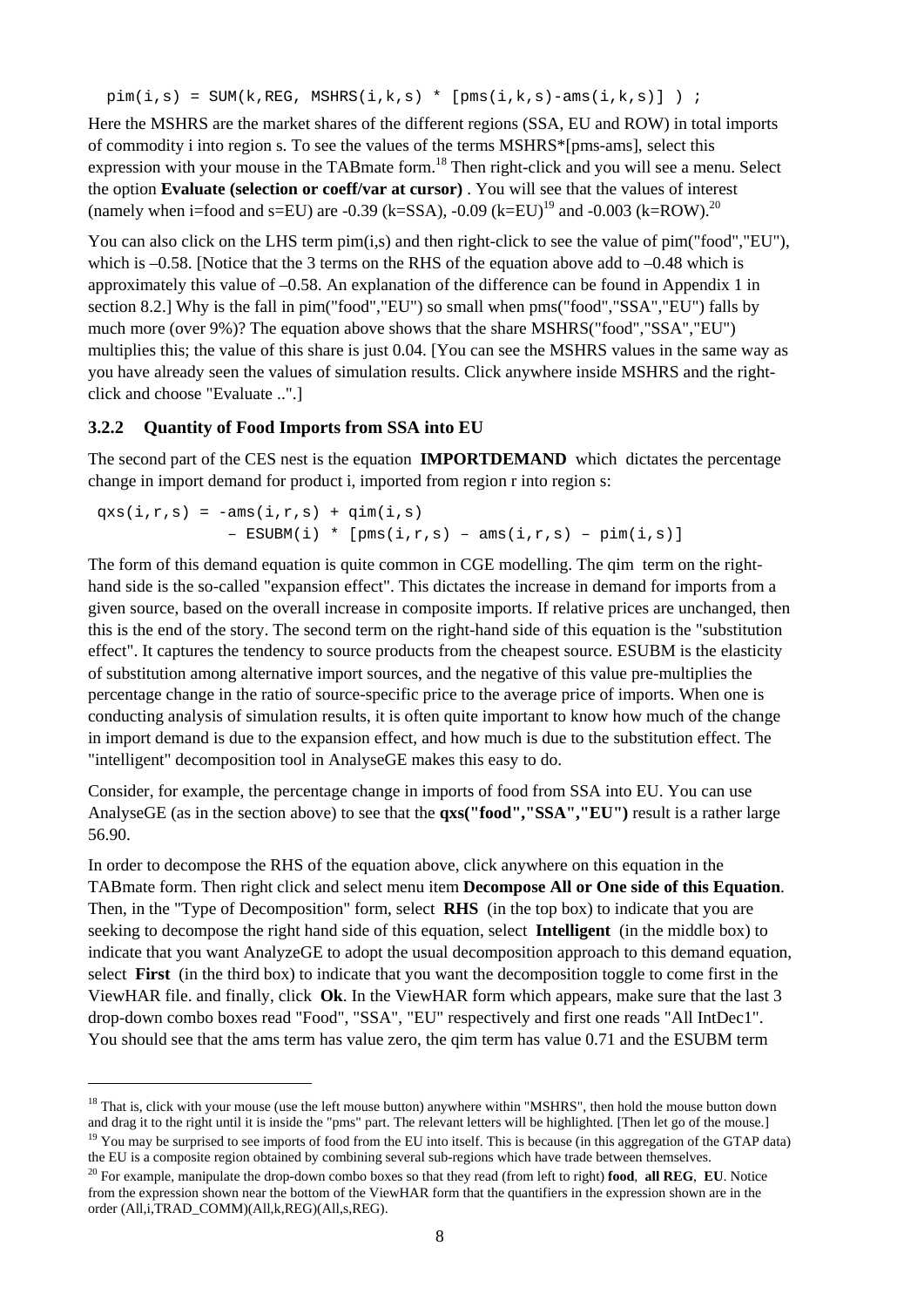has value 42.04. Thus the bulk of the increase in food imports from SSA into EU comes from the substitution term. You can identify the separate parts of this [use **Evaluate (selection or coeff/var at cursor)**] to see that the relevant substitution elasticity ESUBM("food") is 4.63 and that the price difference term pms("food","ssa","eu")-pim("food","EU") is equal to –9.07 (which indicates that the price of food from SSA into EU has fallen by over 9% relative to the average price of food imports into EU – you analysed this in section 3.2.1 above).

This analysis prompts the following two questions.

- 1. What would happen if the substitution elasticity ESUBM("food") were made larger or smaller? [Answer. The qxs("food","SSA","EU") result would be approximately proportional to the value of ESUBM("food") since the qim("food","EU") term is relatively small.]
- 2. Would the qxs("food","SSA","EU") result be larger or smaller if the share MSHRS("food","SSA","EU") were smaller or larger? [Answer. Changes in the MSHRS value will affect the relative price term, as the analysis in section 3.2.1 shows. If, on one extreme, MSHRS were 1, then the relative price term in the IMPORTDEMAND equation would be zero since then equation DPRICEIMP would say that pim("food","EU")=pms("food","SSA","EU"), that is, the full effect of the SSA price change would be reflected in the composite import price. Put another way – since there are no competing sources of imports, there is no scope for SSA to displace other suppliers, so this substitution term must be equal to zero. In the other direction, if the MSHRS value were even smaller than its current value of 0.04, the price difference term would be larger that it is now, so the imports of food from SSA into EU would increase by an even greater percent.]

### *3.3 How Increased Imports are Spread Across the EU Economy*

In this section you will look into which agents in the EU use the increased imports of food.

Since imports are potentially used by all of the agents in the economy, a market clearing equation is required to add up the implications of changes in individual agents' demands for aggregate import requirements. This is the **MKTCLIMP** equation which says:

```
\sigmaim(i,r) = SUM(j,PROD COMM, SHRIFM(i,j,r)*\sigmafm(i,j,r)) +
   SHRIPM(i,r)*qpm(i,r) + SHRIGM(i,r)*qqm(i,r)
```
Demand by firms is given in the SUM(j,PROD\_COMM, SHRIFM\*qfm) term above, demand by private households is in the qpm term, and demand by government households is in the qgm term. The SHR\*\*\* items are shares. This is another very common type of equation in general equilibrium analysis and it is quite useful to see how AnalyseGE can assist in getting to the bottom of things in an efficient fashion.

You have seen in section 3.2.2 above that qim("food","EU") is 0.71. To see where these imports go in the EU, you can use AnalyseGE to decompose this equation. [Again choose Intelligent decomposition of the RHS, toggle first. In the ViewHAR form, arrange the drop-down combo boxes to read (from left to right) **All IntDec2, All TRAD\_COMM, EU.**] You will see that the firms part of this 0.71 is approximately 0.26 (labelled SHRIFM in the ViewHAR form), the private households part is approximately 0.43 and the government part is approximately 0.02. It is often convenient to report these contributions as a percent of the total change. To do this here, you can use the "Shares" dropdown box in the top left hand corner of your ViewHAR form. This says "None" at present, indicating that you are viewing the actual value of the entry. Click on it and select "Col", which will show the column shares. You can then see that the private household's contribution to this total increase in EU demand for food is about 60%.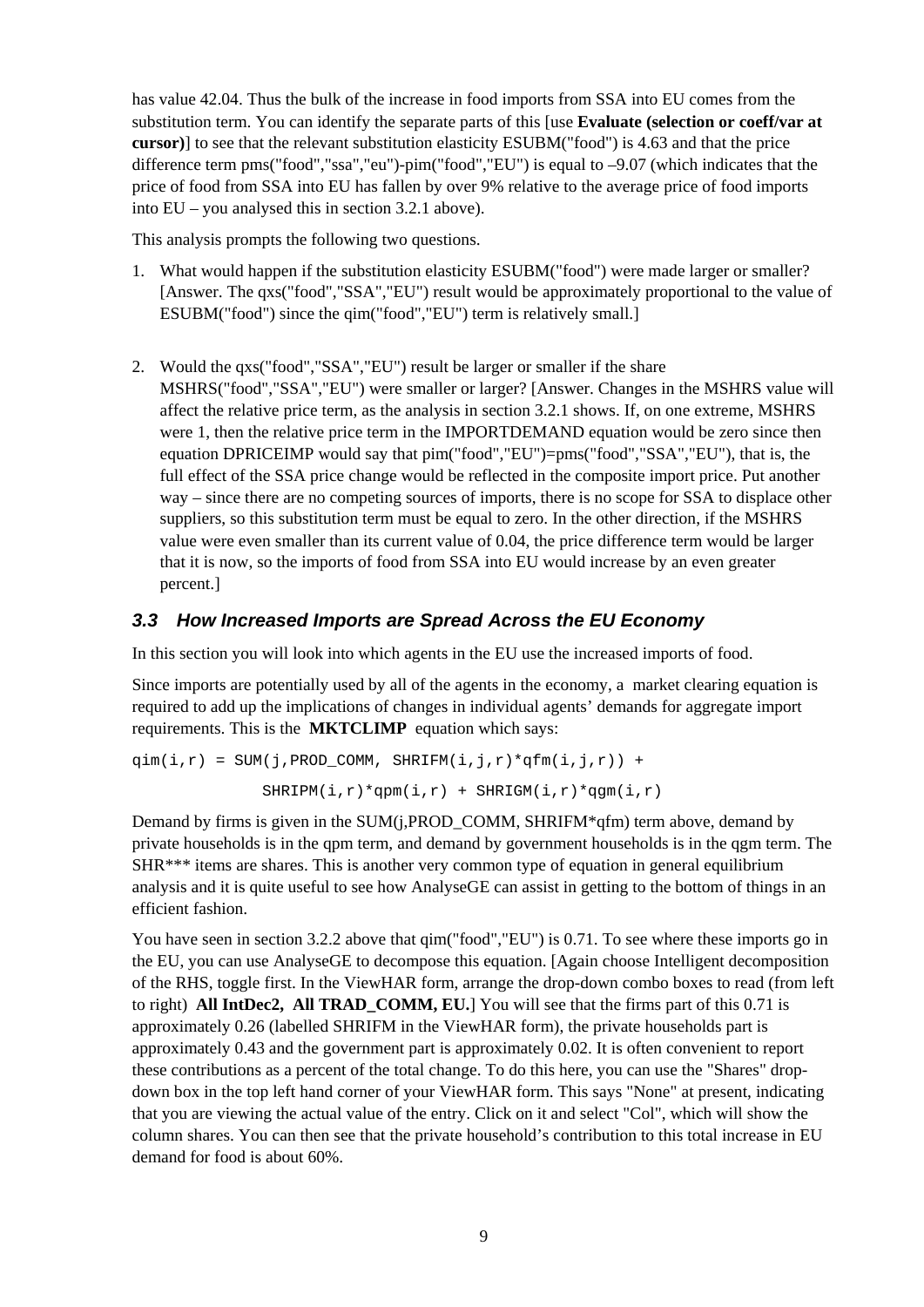Now return to the TAB mate window<sup>21</sup>.

To see how the firms' part of 0.26 results from changing imports into the different firms, select (i.e. highlight with the mouse) the expression SHRIFM $(i,j,r)$ <sup>\*</sup>qfm $(i,j,r)$  and Evaluate this for ("food", All\_PROD\_COMM, "EU")<sup>22</sup>; you will see that increased imports demanded by the food sector contribute approximately 0.15 of the total (labelled Food in the ViewHAR window), and that the mnfcs, svces and CGDS firm's contributions are approximately 0.04, 0.07 and 0.00 respectively. Using the column share feature of ViewHAR again, you can see that the food sector's share of the total is 59%. This is clearly the largest contribution to the increased food import demand by EU firms. It reflects the increased demand for imports used as an intermediate input in the production of the EU's own food outputs.

In summary, within a matter of minutes you are able to identify the key contributors to the change in import demand for food in the EU. The power of these tools increases as the dimensions of the problem increase. Imagine how helpful these tools would be if you were analysing a model with 30 regions and 30 sectors!

## *3.4 Effect on the Food Sector in EU*

### **3.4.1 Demand for Food Imports by the EU Food Sector**

Having identified the fact that the EU food sector is a very important contributor to overall import demand, you can further explore these changes by focusing on the appropriate equations in the model. Once again, there is a pair of equations describing a CES demand nest: ICOMPRICE (the price equation) and INDIMP (the CES demand equation). You can use AnalyseGE to look at these in much the same way as in section 3.2 above. For example, look at how qfm("food","food","EU"), the percentage change in the quantity of intermediate inputs of food into the EU food sector, is determined. Analysis will show that the sign of the expansion and substitution effects are in opposition to one another. To understand what happens to pfm("food","food","EU"), look at the equation which determines it.

#### **3.4.2 Demand for Composite Food in the EU Food Sector**

Having determined the change in import demand for food by the EU food sector, it remains to determine the change in demand for composite food qf("food","food","EU") – which is the expansion effect in the import demand equation. Here, there are once again two equations – the sector price (zero profit) equation and the derived demand equation INTDEMAND:

$$
qf(i,j,r) = -af(i,j,r) + qo(j,r) - ao(j,r)
$$
  
- ESUBT(j)\*[pf(i,j,r) - af(i,j,r) - ps(j,r) - ao(j,r)]

Inspection of the elements of the solution shows that the value for qf("food","food","EU") is the same as that for qo("food","EU"). Is this a coincidence? You can answer this by using AnalyseGE to look at the ESUBT values. You will see that they are all set to zero, which explains why these two values are the same (at least with these ESUBT values). $^{23}$ 

## *3.5 Effect on SSA food sector*

### **3.5.1 SSA food output**

l

Of course one of the main variables of interest in this simulation is food output in SSA. How much does this tariff cut on EU imports of SSA food contribute to increased production? To investigate this

<sup>&</sup>lt;sup>21</sup> By clicking on it, or by selecting *Front | Bring TABmate to Front* from ViewHAR's menu.

<sup>&</sup>lt;sup>22</sup> That is, manipulate the drop-down combo boxes so that they read (from left to right) **food**, **All PROD\_COMM, EU**.

<sup>&</sup>lt;sup>23</sup> Thus, while the theory permits substitution among intermediate inputs, this possibility has been ruled out by the particular choice of the ESUBT parameters in this simulation.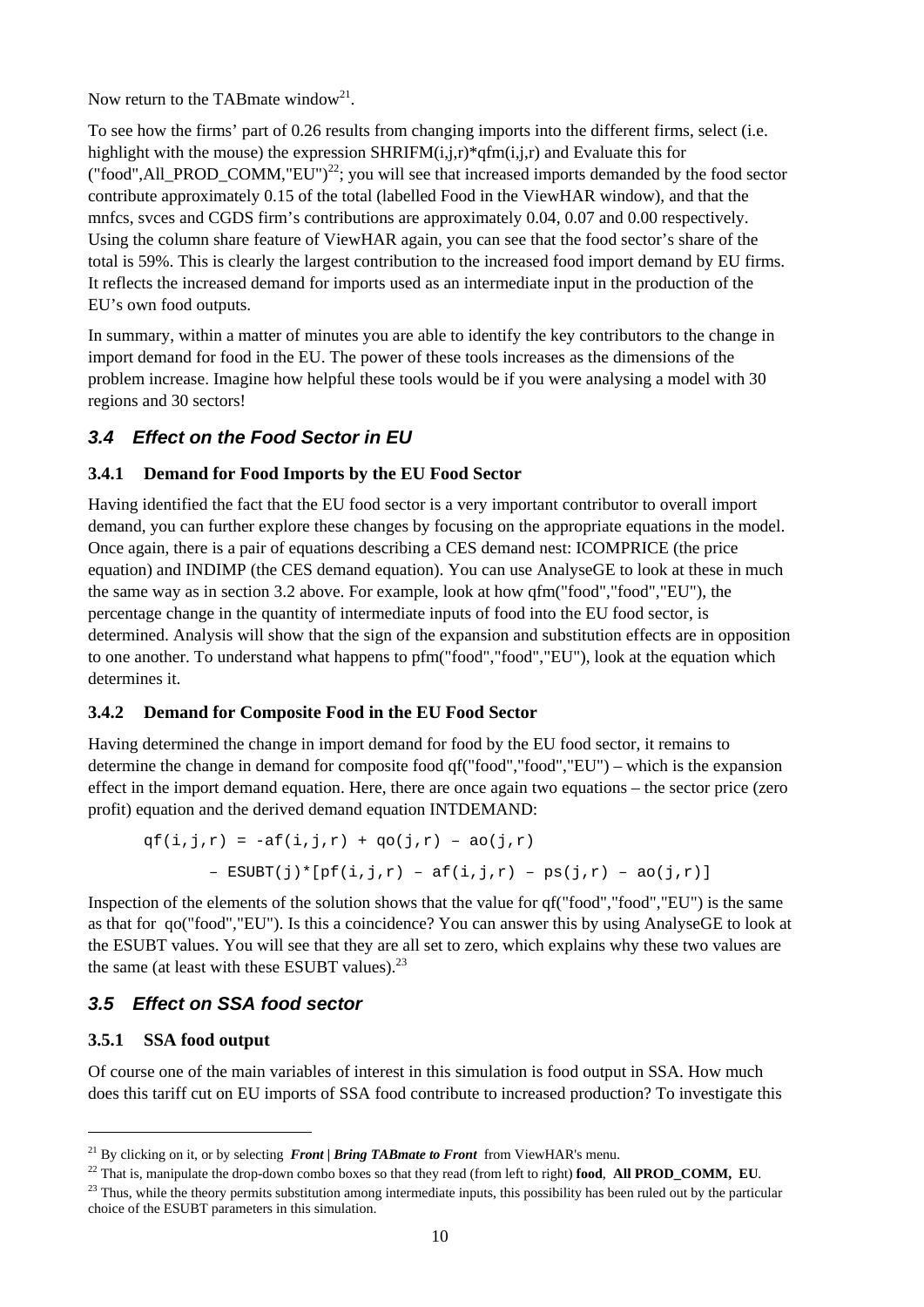point, search for the equation MKTCLTRD\_NMRG which explains the change in output for each of the tradable commodities in this aggregation. Use AnalyseGE to evaluate the percentage change in SSA food output: qo("food", "SSA"). How much of this 4.6% increase is attributable to increased exports? To uncover this answer, perform an intelligent decomposition of the right hand side of this equation and use ViewHAR's share feature to verify that 82% of the increase in output is attributable to increased exports.

## **3.5.2 SSA domestic sales of food: A puzzle**

Those readers with experience in trade policy analysis may be wondering at this point why domestic sales of SSA food went up. Indeed this is rather a puzzle, since the price of SSA food to SSA consumers of food has risen (verify this by searching for  $pm(i,r)$  and evaluating it). One would normally expect that a significant source of the increase in exports to EU would come from a reduction in domestic sales. Why do domestic purchases of SSA food rise? Use the skills you have learned up to this point to uncover the answer to this puzzle. (Hint: you will want to work with the market clearing equation for domestic sales: MKTCLDOM.)

# *3.6 Further Analysis*

Of course, you can continue in this way to analyse the rest of the simulation results. For example, you may wish to investigate the effects of this preferential tariff cut on the third region, ROW, as it has been left out of this bilateral accord.

# **4 Second Application: Analysis of technological change**

Another type of shock that is quite common in GTAP-based analyses is a shock to the level of technology in a sector. There are a number of different types of technical change available in the standard GTAP model. In this application we will focus on a shock to the  $ao(i,r)$  variable, which represents Hicks-neutral input-augmenting technical change (neutral across all inputs). We draw on the first two experiments conducted by George Frisvold in Chapter 13 of the GTAP book (Frisvold, 1997). We will contrast the outcomes in these two experiments, using AnalyseGE to explain why they differ.

# *4.1 Technological change in ANZ crops*

The first experiment involves a two percent shock to crops productivity in the Australia/New Zealand composite region: ao("crops", "ANZ") = 2%. To analyse this experiment, load the Solution file<sup>24</sup> C2-**09E1A.SL4**. Search over the variable ao and evaluate it to ascertain that this is indeed the shock being administered in this solution file.

## **4.1.1 Impact on ANZ crops sector**

1

Begin by returning to the market clearing condition, MKTCLTRD, right-clicking on the variable qo and verifying that output of crops in ANZ rises by 2.32%. Next decompose the right hand side of this equation (using the same techniques used above) to verify that 90% of the increased output goes overseas.

Since the efficiency with which current inputs are used increases by 2%, some increase in total input usage is required in order to provide the additional 0.32% of output. This means that labor and capital used in ANZ crops, for example, must increase. Find the endowment market clearing condition, MKTCLENDWM, to further investigate this question. This equation states that the change in supply of primary factor endowments (left hand side) must equal the change in demand (right hand side). Evaluate qo on the left hand side to verify the primary factor endowments are fixed in this closure.

 $^{24}$  This is one of the Solution files supplied with the AnalyseGE demonstration package – see section 6. You should find it in the subdirectory GTAP2 of the directory in which you installed AnalyseGE.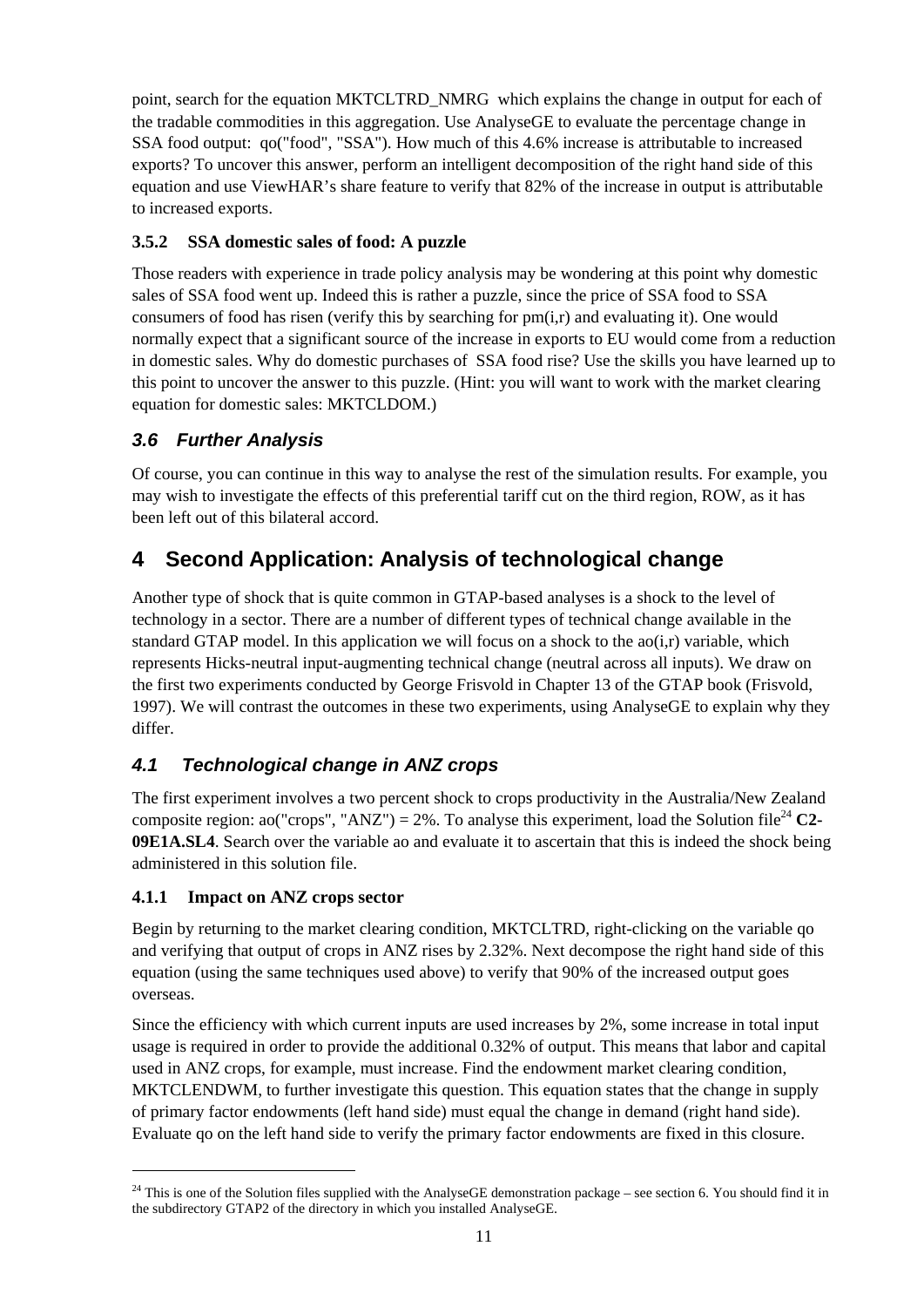This means that any increase in labor and capital usage must come from other sectors. To find out which sectors release primary factors, highlight the VFM<sup>\*</sup>qfe term on the right hand side and evaluate it. Here you can see that most of the additional labor and capital come out of non-food manufacturing, but some comes out of livestock production. Food manufacturing and services actually increase usage of these factors.

### **4.1.2 Impact on ANZ livestock sector**

We now turn to the impact of this technological change in crops on the ANZ livestock sector. If you return to ViewHAR and double-click on the qo header that was created previously, you will find that livestock production is decreasing (- 0.04%). For those with some familiarity with agriculture, this might seem odd. Livestock production typically involves the use of crops as an input and crops have become cheaper. Why then is livestock output falling?

A good way to get at the changes in cost structure of livestock production is to examine the associated zero profit equation, ZEROPROFITS, that requires any increase in costs to equal the change in price of that sector's output. Find this equation and decompose (intelligently) the right hand side. This will result in three terms: one relating the contribution of primary factors to total costs, one describing the same for intermediate inputs, and one relating to the (exogenous) slack variable's contribution – which may be ignored. The total change in costs is \$1,234 million – and this is dominated by the increase in primary factor costs. In fact, variable input costs have actually fallen (relative to the numeraire price).

To verify that lower crop costs have indeed flowed through to the livestock sector, highlight the variable input portion of  $ZEROPROFITS^{25}$  and evaluate it. You should find that the contribution of crops costs in the ANZ livestock sector is -\$519. This is offset somewhat by higher costs for services and manufactures inputs, but overall, the cost of variable inputs to livestock production has declined.

What about primary factor costs? Highlighting this component of the right hand side of ZEROPROFITS<sup>26</sup> and evaluating this expression for (ALL ENDW COMM, livestock, AustrNZ) shows that all primary factor costs have risen. However, the largest component of this increase is for land. This makes sense, since land is the factor for which crops and livestock production compete most directly. Land in this version of the GTAP data base is really agricultural land, and it is therefore only used in crops and livestock production. If crops expand their use of land, it must come from livestock production.

### **4.1.3 Disposition of ANZ livestock output**

As a final step in this analysis, it is instructive to examine what happens to ANZ livestock output. To do this, return to the MKTCLTRD and either decompose the right hand side again, or locate the earlier intelligent decomposition in your HAR file. Here you can see that domestic sales have risen, while exports have fallen, and the latter dominates, so that total output falls. The reason for the decline in export sales may be quickly ascertained by searching for the next occurrence of pms(i,r,s) and evaluating this variable for  $i =$  livestock. From this you can see that the price of ANZ livestock products is rising relative to competing suppliers in virtually all markets. The underlying cause of this relative price change is a complementary shift of resources out of crops and into livestock in the non-ANZ regions.

What about the increase in domestic sales? Intelligent decomposition of MKTCLDOM, followed by evaluation of the term  $SHRDFM(i,j,r)*qfd(i,j,r)$  as j varies, shows that domestic sales of ANZ livestock products are driven by the increase in sales to the expanding food processing sector.

l

<sup>&</sup>lt;sup>25</sup> This is the expression VFA(i,j,r)\*[pf(i,j,r) - af(i,j,r)]. Select (or highlight) this with your mouse.

<sup>&</sup>lt;sup>26</sup> This is the expression VFA(i,j,r)\*[pfe(i,j,r) - afe(i,j,r) – ava(j,r)].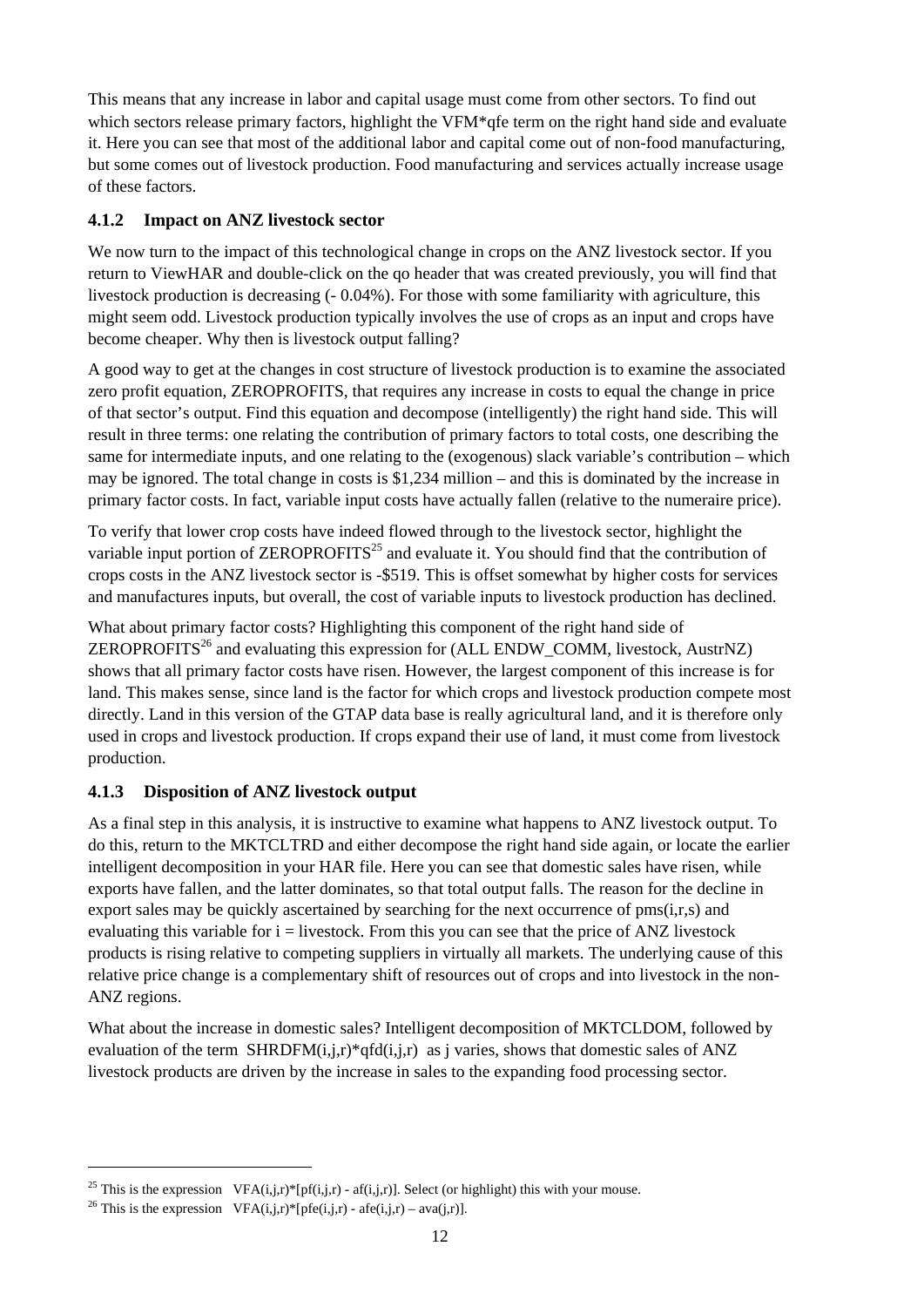## *4.2 Technological change in NAM crops*

The second experiment involves a two percent shock to crops productivity in the North American composite region: ao("crops", "NAM") = 2%. To analyse this experiment, load the file C2-09E1B.SL4. Search over the variable ao and click on it to ascertain that this is indeed the shock being administered in this solution file.

### **4.2.1 Impact on NAM crops sector**

Once again, return to the market clearing condition, MKTCLTRD, right-click on the variable qo and verify that output of crops in NAM rises by 1.55%. Next decompose the right hand side of this equation (using the same techniques used above) to verify that now only 72% of of the increased output goes overseas. Why is this less than the 90% for ANZ in the previous example?

Now the efficiency with which current inputs are used increases more than the amount of input usage required to meet the 1.55% increase in output, so that you would expect resources to leave the crops sector. Verify this fact by going to the endowment market clearing condition, MKTCLENDWM, highlighting and evaluating the right hand side term relating to sectoral usage of mobile endowments. Now (in contrast to the ANZ case in section 4.1 above)the livestock sector is absorbing labor and capital from crops (and land as well – although you can't see that from this equation, since land is a sluggish endowment).

### **4.2.2 Impact on NAM livestock sector**

The qo header that you generated a moment ago can be recalled and this shows that livestock output now rises (as opposed to falling in the ANZ case). Returning to the zero profit equation, ZEROPROFITS, you can see that both the primary factor contribution and the intermediate input contribution to costs are now negative. If you explore the cost share structure of NAM livestock, you will also see that it is much more heavily reliant on crops than ANZ livestock, which is another reason for output to expand in the NAM case when crops productivity increases.

### **4.2.3 Disposition of NAM livestock output**

Finally we turn again to the disposition of livestock output. Returning to MKTCLTRD and decomposing the right hand side, you can see that domestic sales and exports both rise now. The reason for the increase in export sales may be found, as before, by searching for the next occurrence of  $pms(i,r,s)$  and evaluating this variable for I = livestock. From this you can see that the price of NAM livestock products falls relative to competing suppliers in virtually all markets.

## *4.3 Summary and further investigations*

In summary, AnalyseGE greatly facilitates the analysis of these two experiments, permitting us to uncover the reasons behind the differential impact of crops productivity growth on livestock production in two different regions of the world economy.<sup>27</sup>

# **5 Other Features of AnalyseGE**

1

Although we have illustrated AnalyseGE with the GTAP model, the software is completely generalpurpose. It can be used to assist with the analysis of any simulation carried out using Release 7.0 (or later) of GEMPACK.

 $27$  The reader who is interested in further understanding the fundamental reasons for the differential impact on input use in the two crops sectors might be interested in investigating the general equilibrium demand elasticities underlying this model. A detailed discussion of GE demand elasticities in general – and this application in particular – is available in the help file for RunGTAP. That software can also be used to generate and decompose GE demand elasticities for any implementation of the standard GTAP model.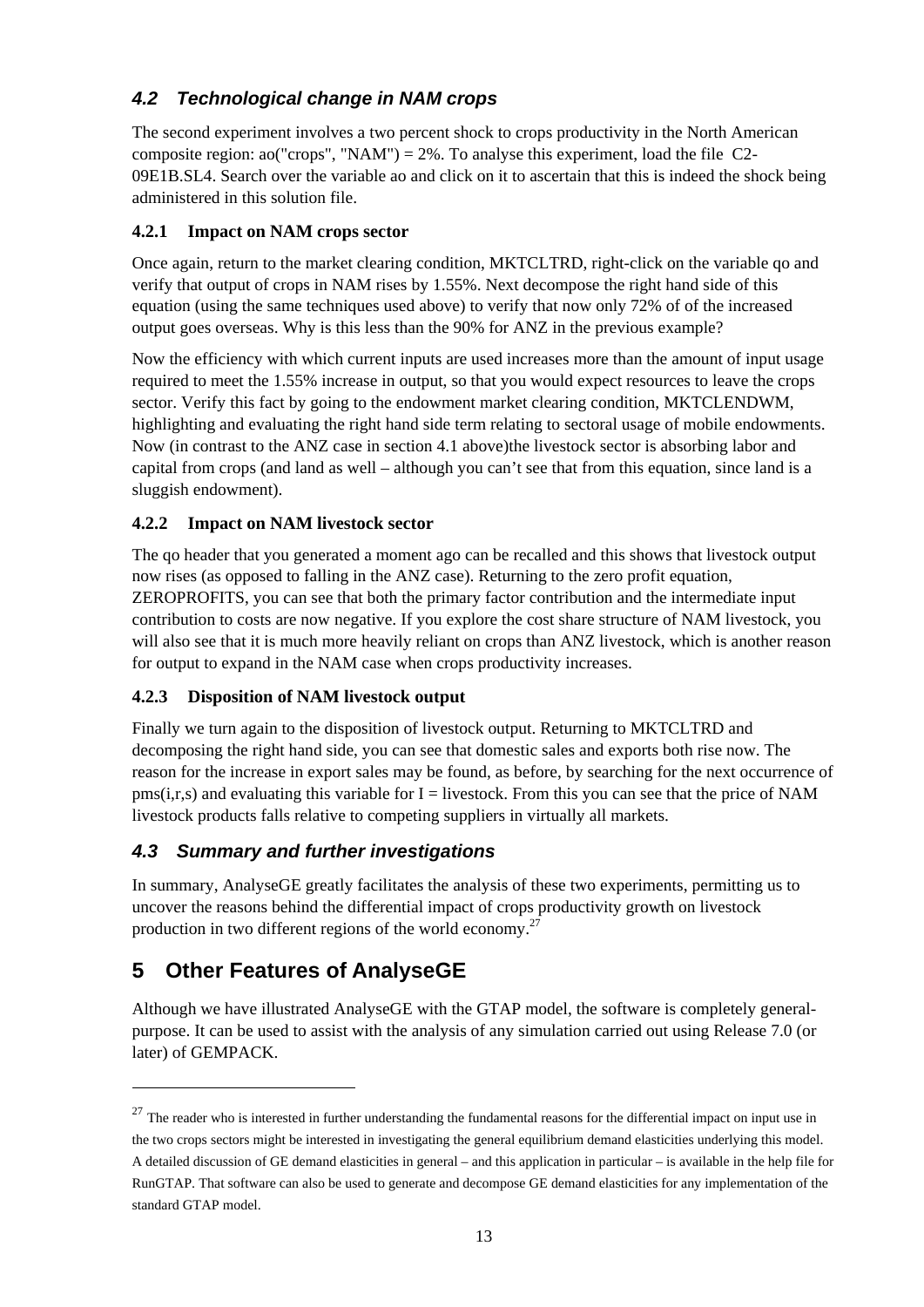AnalyseGE is fully documented via the Help file which accompanies it. You can find details there about several features we have introduced only briefly in this paper.

The main function of AnalyseGE is to assist with calculations involving data and/or simulation results. The main way of doing such calculations is via the TABmate form, as has been illustrated in the sections above.

Sometimes you may want to carry out calculations which cannot be initiated from the TABmate form, and sometimes the calculations initiated from the TABmate form turn out to be not quite what you want. In such cases it is possible to enter the formulas you want in the memo on the AnalyseGE form. The syntax is very similar to that in TABLO Input files (though AnalyseGE often allows you to omit quantifiers). Full details of this way of initiating calculations can be found in the Help file supplied with AnalyseGE. [Note that when AnalyseGE carries out a calculation initiated from the TABmate form, the corresponding formulas etc are always visible in the memo on the AnalyseGE form after the calculation has been completed. You can look here to check exactly what was calculated, and also to get a good idea as to the sorts of formulas etc that can be entered into that memo.]

The **View** menu on the AnalyseGE form is often useful. This lets you view

- the Command file used for the simulation. This contains the full instructions for the simulation, including the closure and shocks.
- the Sets, Subsets, Variables and Coefficients in the model.
- the Stored-input file used to condense the model when running TABLO (if condensation was carried out).

[In fact GEMPACK stores the Command file, the TABLO file (which you see in the TABmate window) and the Stored-input file used to run TABLO on the Solution file. AnalyseGE recovers them from there.

When a TABLO-generated program or GEMSIM carry out a simulation, they create a so-called **SLC file** as well as the usual Solution file. This SLC (Solution Coefficient values file) contains the pre-simulation values of all Coefficients mentioned in the TABLO Input file. Together the Solution and SLC files provide a very strong audit trail for the simulation. They contain the TABLO Input file for the model, the Command file, the Stored-input file used to run TABLO, and all the pre-simulation data.]

# **6 Installing AnalyseGE on Your Computer**

The AnalyseGE files (including the Solution files for the two applications described in this paper) can be downloaded from the Web via the web page: http://www.monash.edu.au/policy/gpange.htm Follow the instructions there to download and install AnalyseGE on your computer.

# **7 Conclusion**

In this paper we have introduced the capabilities of AnalyseGE.

You can use AnalyseGE to calculate any formula involving simulation results, pre-simulation data and Coefficients of the model. The main way of initiating such calculations is via the TABmate form, however you can also use the memo on the AnalyseGE form (see section 5).

As outlined in section 5, the Solution and SLC files form a strong audit trail for any simulation.

We hope that this software is able to assist modellers analyse their simulation results. For experienced modellers, we hope that it will make them more efficient in their analysis of GE simulations – thereby enabling them to delve more deeply into the mechanisms underlying the results. For non-modellers, we hope that, by making such analysis easy and rewarding, economists will be increasingly drawn back to the fundamental equations of the model, thereby discouraging "confabulation" and encouraging sound analysis.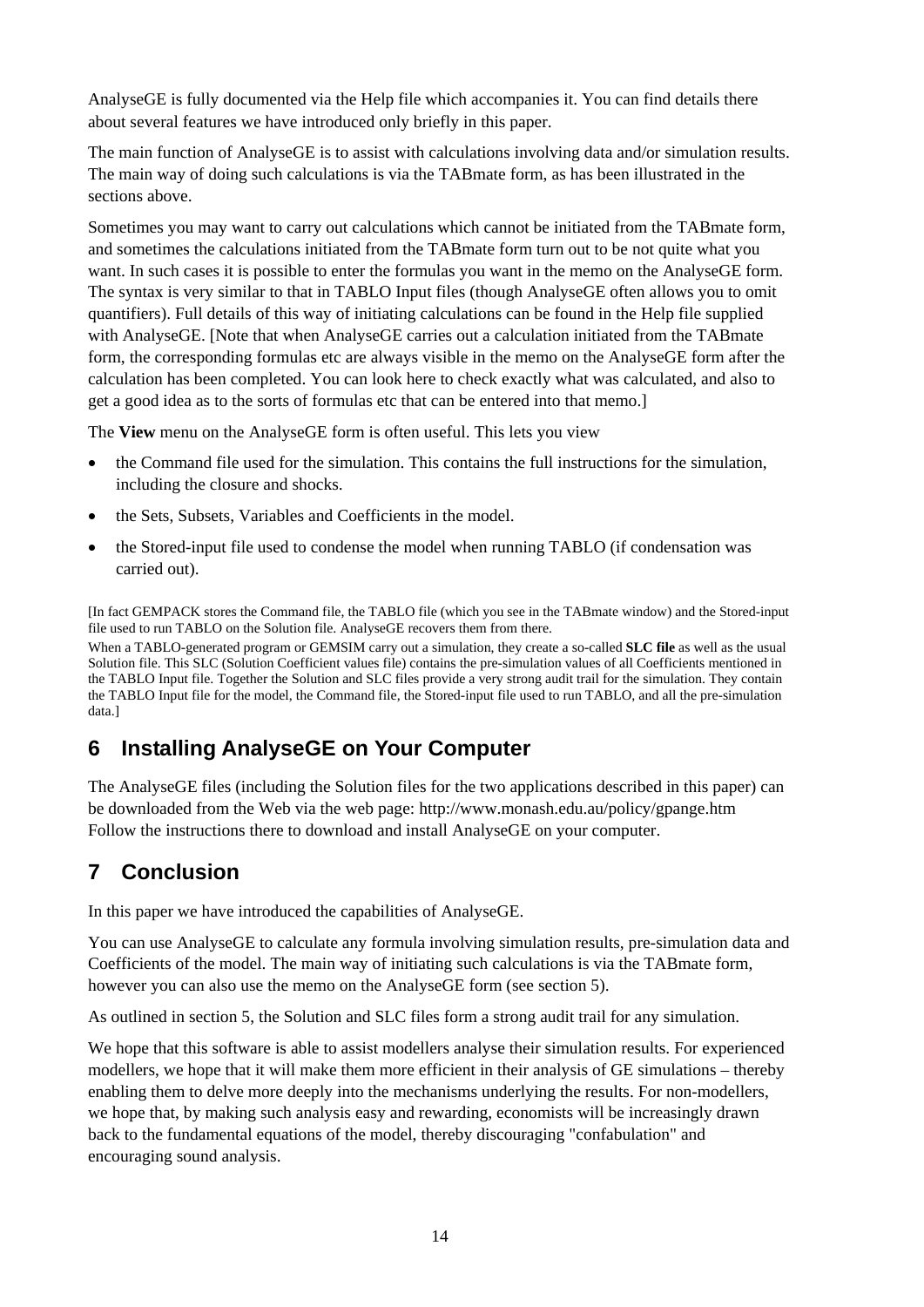# **8 Appendix 1 : Why Linearized Equations are Not Satisfied Exactly**

As you have seen in several places in the main text, the linearized equations of the model are not satisfied exactly when you look at them using AnalyseGE. We explain why in detail in this appendix. This is a more technical section and some readers may prefer to skip it.

### *8.1 Linearization of a Product*

Some equations are obtained by linearizing a levels equation which is a product. An example is the equation **MKTPRICES** considered in section 3.1. In the levels this says that the market price PMS<sub>L</sub>(i,r,s) of commodity i from region r imported into region s is the product of the cif price PCIF L(i,r,s) and the powers of the import tariff TMS L(i,r,s).<sup>28</sup> The levels equation is thus

 $PMS_L(i,r,s) = PCIF_L(i,r,s) * TMS_L(i,r,s)$  (1LEV)

To simplify matters, we focus on a specific triple – say food from SSA into  $EU$  – and omit the  $(i,r,s)$  in each case. Suppose that initially the cif price PCIF<sub>L</sub> is 1 and that the power of the import tariff TMS\_L is 1.5 (that is, a 50 percent *ad valorem* import tariff). Then the pre-simulation value of PMS\_L is 1.5. Now suppose that in the simulation there is a reduction in TMS\_L by 10% and that the value of PCIF<sub>L</sub> also falls by 10%. That is, TMS<sub>L</sub> is reduced from 1.5 to 1.35 and PCIF<sub>L</sub> falls from 1 to 0.9. Then, clearly the post-simulation value of PMS L is  $0.9*1.35=1.215$  so that PMS L falls from 1.5 to 1.215 which is a reduction of 19%.

The linearized equation is

$$
pms(i,r,s) = pcif(i,r,s) + tms(i,r,s)
$$
 (1LIN)

We interpret the variables in this equation as the percentage changes in the corresponding levels variables. If you substitute the simulation results into this linearized equation (as happens when you use AnalyseGE), you will see that the left-hand side equals –19 (the exact simulation result for PMS L) while the right-hand side equals  $-10 + -10 = -20$ . This confirms that the linearized equation is not satisfied exactly by the simulation results.

Indeed, you would not want it to be satisfied exactly. If variables pms, pcif and tms are the percentage changes in variables PMS\_L, PCIF\_L and TMS\_L connected via equation (1LEV) above, it is easy to see that the exact equation connecting them is

$$
pms = point + tms + [pcif *tms/100]
$$
 (1EXACT)

You can check this by substituting pcif=tms=-10 into the right-hand side, and you will see that the right-hand side does evaluate to –19 as expected.

You can see that the linearized equation in the TABLO Input file (the equation (1LIN) above) is only an approximation to the exact equation (1EXACT) because the cross-product term [pcif\*tms/100] is omitted.

Of course, the linearized equation (1LIN) will be satisfied approximately by the accurate simulation results provided that the percentage changes are not too large.

### *8.2 Shares Vary*

-

Other equations in the TABLO Input file contain shares (or other Coefficients). Typically the values of these shares or coefficients change between the pre-simulation data base and the post-simulation one. An example is the equation **DPRICEIMP** considered in section 3.2.1. This equation is

 $pim(i,s) = SUM(k,REG, MSHRS(i,k,s) * pms(i,k,s))$  ;

 $^{28}$  In the explanation here, we omit the term tm(i,s) to simplify things.